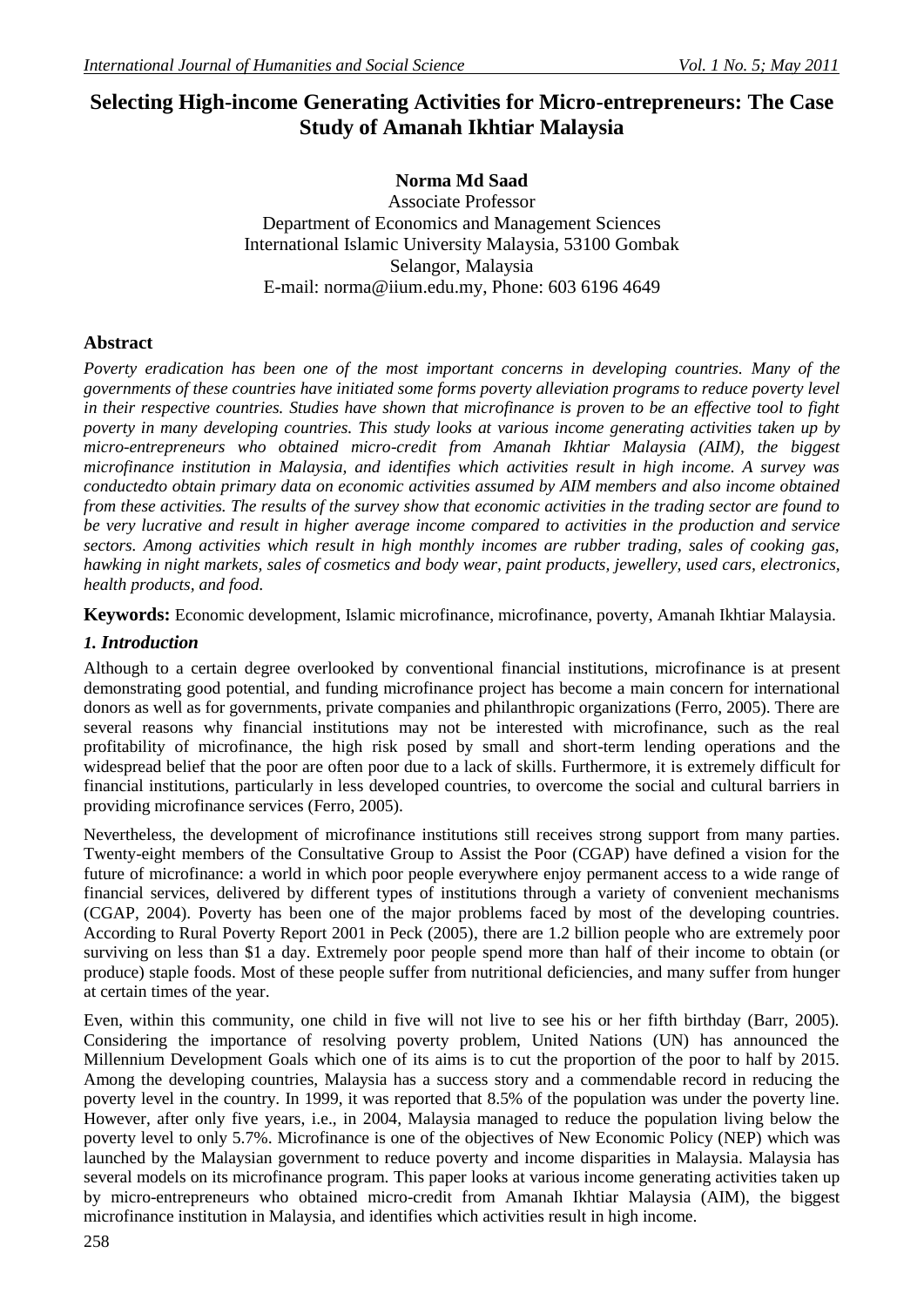The study uses survey method to obtain primary data on economic activities assumed by AIM members and also income obtained from these activities. Section 2 of this paper presents an overview of microfinance in Malaysia, followed by a literature review on microfinance. Section 4 explains the methodology used in the study. Section 5 presents the findings of the study, and finally, Section 7 concludes.

#### *2. Development of Microfinance in Malaysia*

Micro-credit program in Malaysia started in 1987 with the establishment of Amanah Ikhtiar Malaysia (AIM). AIM was established, adopting the Grameen Bank model for rural micro-financing (Conroy, 2002). The objective of AIM is to help alleviate rural poverty through provision of micro-financing to the rural poor as a way to generate income. Currently, almost 99 per cent of the members are women and the loans available are generally on short-term basis (between 25 to 150 weeks payback time). Beside AIM, public institutions such as agriculture bank (formerly Bank Pertanian, recently has changed its name to Agrobank), as well as the Credit Guarantee Corporation (CGC) also provide lending to small and medium enterprises (SMEs). However, the loan sizes of these institutions are somewhat above the conventional microfinance. Initially the banking sector in Malaysia does not put much interest on microfinance. According to McGuire, Conroy and Thapa (1998) the central bank of Malaysia, Bank Negara Malaysia (BNM), restricted the spread between base and maximum lending rates in the commercial banking system to 4%, less than would be required to cover the extra costs associated with microfinance lending. In the case of some loans guaranteed by CGC the permissible spread was only 2%, reinforcing this effect.

Therefore, getting involved in microfinance activity is difficult for commercial bank as well as other institutions. However, AIM, as a government link institution has been successful to help government in alleviating poverty in Malaysia. Grant from the Malaysian government is one of the success factors that make AIM successful in assisting poor people in Malaysia. As of September 2006, AIM had 157,787 members and had disbursed a total of RM1.8 billion loans. AIM's activities have been directed almost entirely, but not exclusively to the alleviation of poverty among poor Malays. In 1994, AIM had some 6,100 Grameen like groups in operation with a total membership approaching 30,000 borrowers. All impact studies conducted on AIM in 1989 (Amanah Ikhtiar Malaysia, AIM), 1990-1991 (Social and Economic Research Unit, SERU), 1991-1993 and 1994-1995 (AIM) show that borrowers were able to increase their income after receiving loans from AIM. The latest impact study conducted by AIM in 2005 shows that borrowers would be out of poverty after four loan cycles with average loan of RM3,500 per loan. The study also reports that 31% of borrowers hire family members as workers and another 31% of borrowers hire non-family members as workers. Therefore, we can conclude that micro-credit is a powerful tool to alleviate poverty and generate employment.

#### *3. Literature Review*

Research on economic and social impacts of microfinance has been increasing in number and some studies have even analyzed the methodology of assessing the impact of micro credit program in a few countries. With regards to economic and social impacts of microfinance programs, previous studies on the impacts of the program are mixed. Some studies found positive economic/social impacts from the program but other found negative impacts. Afrane (2002), for example, studied the impact of two microfinance intervention in Ghana and South Africa which were Sinapi Alba Trust (SAT) in Ghana, and Semeto Microfinance Development Program (SOMED) in South Africa, in 1997 and in 1998. Ex ante and ex post analysis was adopted for the two case studies. This study used four broad impact indicators or domains which were: economic, access to life-enhancing facilities, social, spiritual and psychological domains. Using data collection from four main survey instruments, such as questionnaire-interviews, case studies, focus group discussions, and field observations, the results of this study showed that microfinance interventions have achieved significant improvements in terms of increased business incomes, improved access to life-enhancing facilities, and empowerment of people, particularly women.

On the other hand, results on the social and spiritual domains contained mixed positive and negative effects, as compared with the other two domains. The positive impacts included enhanced public respect and acceptance, self-esteem, participation in community activities, monetary contributions to social projects, and empowerment of women. On the other hand, the negative impacts of the micro credit program include, pressure of time resulting from increased business activities, worsening of family relations, poor church attendance and poor participation in church activities. As the microcredit program is aimed to fight the problem of poverty in underdeveloped and developing countries, some literatures are looking at the end results of the program by analyzing the impact of it in reducing poverty level. Chowdhury, Gosh and Wright (2005) pointed out two main findings from their study on Bangladesh. First, micro-credit is associated with both lower objective and subjective poverty and, second, the impact of micro-credit on poverty is particularly strong for about six years with some leveling off after that point.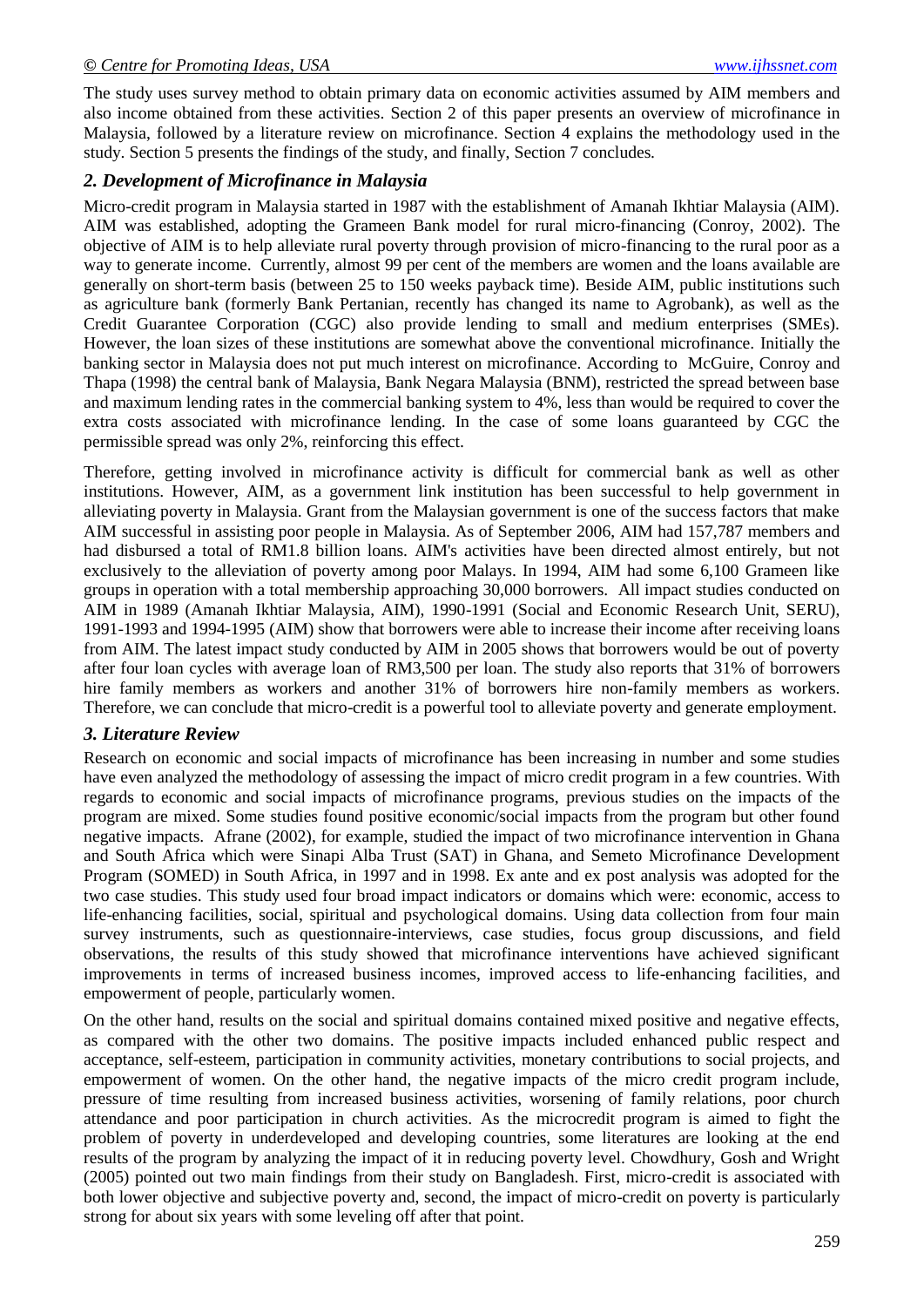Another study on Bangladesh conducted by Amin, Rai, and Topa (2003) found that while micro-credit is successful in reaching out the poor, it is less successful in reaching out the vulnerable. These results also suggest that micro-credit is unsuccessful in reaching out the group most prone to destitution, the vulnerable poor. Coleman (2006) conducted a study to investigate the impact of group lending program in Northeast Thailand, addressing the issue of self-selection and endogenous program placement, thus leading to biased estimation of impact in previous microfinance impact assessment studies. To overcome this problem, this study conducted quasi experimental impact study and collected detail data on household and village characteristics. The data was analyzed by using Tobit regression and the results show that the impact of group lending is insignificant on physical assets, savings, production, sales, productive expenses, labor time, and on most measures of expenditure on health care and education. The only variable on which impact is significant is the reduction on expenditure for men's health care. Perhaps, impact is significant and positive on women's high-interest debt because a number of members had fallen into a vicious circle of debt from moneylenders in order to repay their village bank loans. Impact is significant and positive on women's lending out with interest because some members engaged in arbitrage, borrowing from the village bank at a relatively low interest rate and then lending the money out at a mark-up rate. These results are consistent with those of Adams and von Pischke (1992) who noted that "debt is not an effective tool for helping most poor people to enhance their economic condition".

Kabeer and Noponen (2005) studied the social and economic impact of PRADAN, a Self Help Group (SHG) microfinance in Jarkhand, one of the poorest states in India. This study used interview as the tool for qualitative research and use descriptive statistics as the tool for quantitative research. The result of the study appeared that PRADAN's SHG-bank linkage model has had significant and positive impact in improving livelihood base, savings and debt position, and living and consumptions standards of participants. PRADAN participants have been able to secure their primary livelihood source through own agriculture supplemented by labor, livestock and non-farm enterprise activities in comparison to more marginally positioned nonmembers who must still rely on unskilled labor activities as their primary source of income. The access to financial services and the strengthening of participant's agricultural activities is associated with less vulnerability in terms of higher savings, less onerous debt and less crises related borrowing and more investment in productive activities and fewer months of seasonal migration. It is also associated with significant household welfare gains especially shelter, food security and education. Despite the positive results, this study also showed that empowerment is not an automatic outcome of targeting women for financial services. While gains in terms of women's knowledge, awareness and skills were clearly discernible, impact in terms of participation in decision-making within the home and in the public domain were far more modest.

With regards to the economic impact of micro-credit programs in Malaysia, a few studies had been undertaken to determine the effectiveness of AIM's micro-credit program on poverty reduction in Malaysia. The first was an impact assessment study conducted in 1988. The objective of the study is to evaluate the effectiveness of AIM in replicating the Grameen Bank micro-credit program in increasing household income of the poor who are involved in the pilot phase of the program. The study is based on a sample size of 283 members. The major finding of the study is that 70% of AIM members involved in the study experienced significant increase in their monthly household income from an average of RM142 per month to RM220 per month (Kasim, 2000). The second internal impact assessment study done by AIM resulted in similar major finding and concluded that access to micro-credit facilitates an increase in the household income of AIM members (Kasim, 2000).

In the middle of 1990, the Social and Economic Unit (SERU) of the Malaysia's Prime Minister's Department initiated an impact assessment study on AIM microcredit scheme. The objectives of the study among other things are to evaluate AIM's credit delivery mechanism to their members, AIM's achievement in poverty reduction, and the cost-effectiveness of AIM's micro-credit scheme in alleviating poverty. SERU had opted to take samples from the state of Kedah, which at the time was an underdeveloped and agricultural-based state whose population consists of the poor within the rubber and rice sectors. The study found that AIM, using their rigorous means testing, has ensured that only the poor are eligible to get access to their micro-credit scheme. In addition, the study also concluded that members household income has more than doubled from an average of RM198 before becoming AIM member to RM457 with access to micro-credit scheme. With regards to the cost-effectiveness, the study concludes that with the total operating cost of RM1,757,019, AIM was able to uplift 249 poor households from the clutches of poverty (SERU, 1991). The latest impact assessment study conducted internally by AIM was in 2005. The study found that AIM micro credit scheme was able to increase client household income from RM326 before joining the program to RM932 per month after getting loan from AIM, an increase of 186% (Amanah Ikhtiar Malaysia, 2008).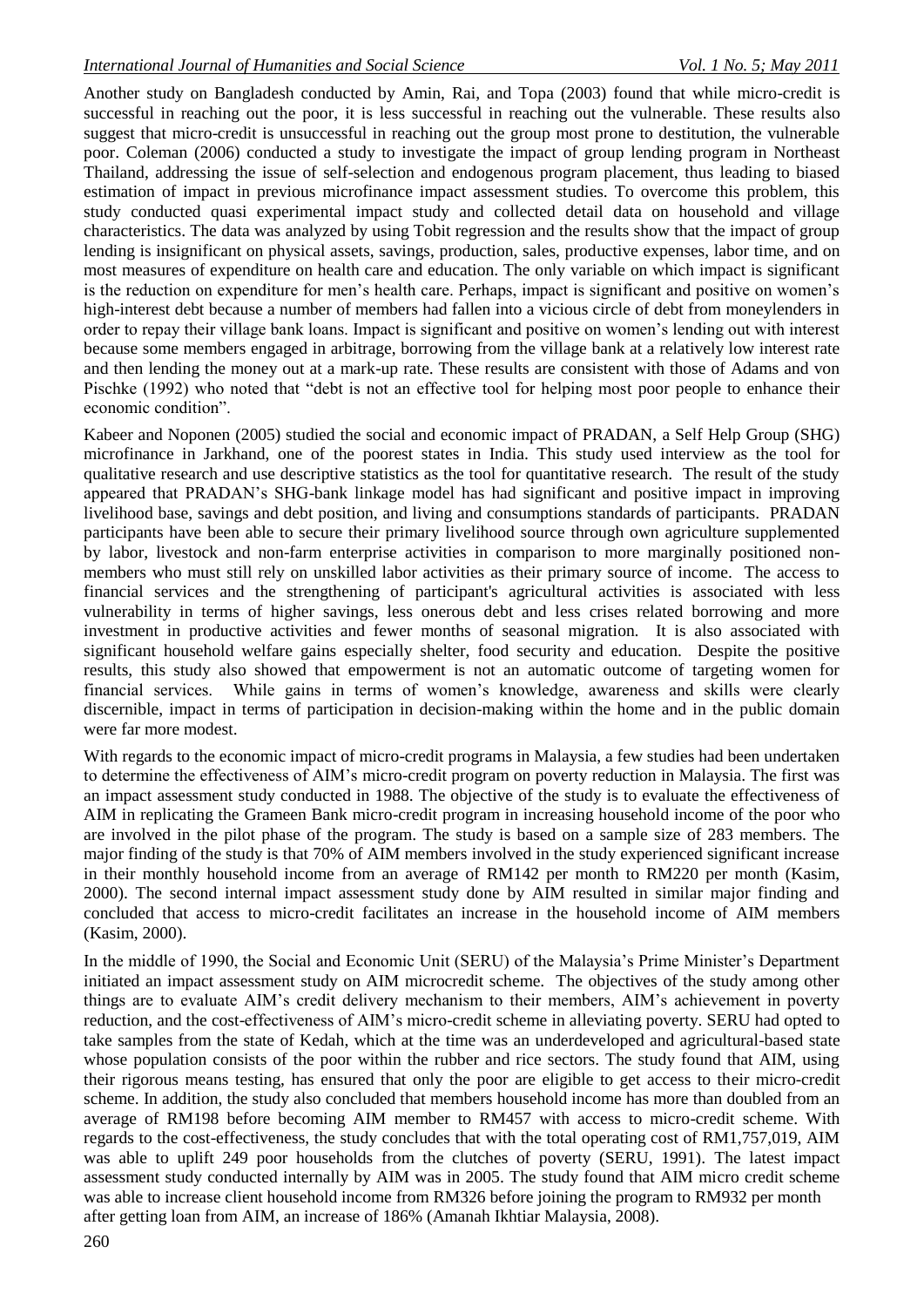As a conclusion, even though the results of the previous studies on the economic and social impacts of microcredit or microfinance programs are mixed, studies that have analyze the impact of it in reducing poverty found that the micro-credit or microfinance schemes have been able to achieve its objective. Moreover, studies reviewed above have shown that not only micro-credit or microfinance programs are able to release poor families from poverty, it have also brought positive improvements in other aspects such children education, health, and empowerment of women in household decision making. However, there have been no studies conducted so far to identify what type of economic activities which actually contribute higher income to the poor.

# *4. Data and Methodology*

This study conducts a survey on business activities of approximately 1800 members of Amanah Ikhtiar Malaysia (AIM), which is the largest microfinance institution in Malaysia. Respondents were chosen from two states in Malaysia, namely, Kelantan and Perak. These two states were selected because they have the largest number of members in the microcredit scheme. Two districts from each of the two states were chosen to represent the particular state's recipients of microcredit funding from AIM. These districts are:

- i. Kuala Kangsar and Teluk Intan in Perak.
- ii. Kota Bharu and Tumpat in Kelantan.

In each district, participants were selected randomly from different centres (one centre consists of approximately 50 members). In this study, the respondents' socio-economic backgrounds, the household montly income, and their income-generating activities are asked. Responses are measured by 5 point Likert scales where:  $5 =$  totally agree,  $4 =$  agree,  $3 =$  neutral,  $2 =$  disagree, and  $1 =$  totally disagree.

## *5. Findings of the Study*

Survey participants consist of 97% female and 3% male. These male participants are not members of AIM, but they handle business projects for their spouses who are members of AIM. Regarding ethnicity, 96.1% of the respondents are Malay, 0.4% Chinese, 3.3% Indian, and 0.2% other ethnicities. In terms of education level, about 12% of the respondents have no formal education. Approximately 5% of the participants received primary and lower secondary education. Slightly more than 31% of the respondents have upper secondary education, and about 0.1% of the participants possess a bachelor's degree. Economic activities of AIM members selected for this study can be divided into production, trading, services. Detail economic activities under production, trading, and services are as follows:

#### **A. Production Sector**

- 1. Construction/building materials (concrete blocks)
- 2. Food (bakery, snack (nuts), fast food, traditional food: laksa, bahulu, nasi lemak, satay)/basic food ingredients/food production equipments
- 3. Agriculture (paddy, coconut, oil palm, vegetables, bananas, rubber, plant nursery, fruits, poultry (rearing and processing chicken and duck), Indian flowers)
- 4. Furniture
- 5. Jewellery
- 6. Handicrafts (batik)
- 7. Fishing (sea fishing and fresh water fish breeding) /fishing equipment
- 8. Cattle breeding (goat, cow)
- 9. Ceramic (traditional ceramic vase)
- 10. Manufacturing (trolley, grass cutter, wheat grinder, cooking oven, kitchen utensils, thombstone, glass)
- 11. Traditional medicine

## **B. Trading Sector**

- 1. Cosmetics and body wear
- 2. Direct selling (dinnerware, mattresses, etc)
- 3. Food (fish crackers)
- 4. Jewellery (gold)
- 5. Electronics (oven)
- 6. Textiles and apparels
- 7. Grocery items
- 8. Cooking gas
- 9. Newspapers
- 10. Stationeries
- 11. Night market
- 12. Rubber
- 13. Scrap metal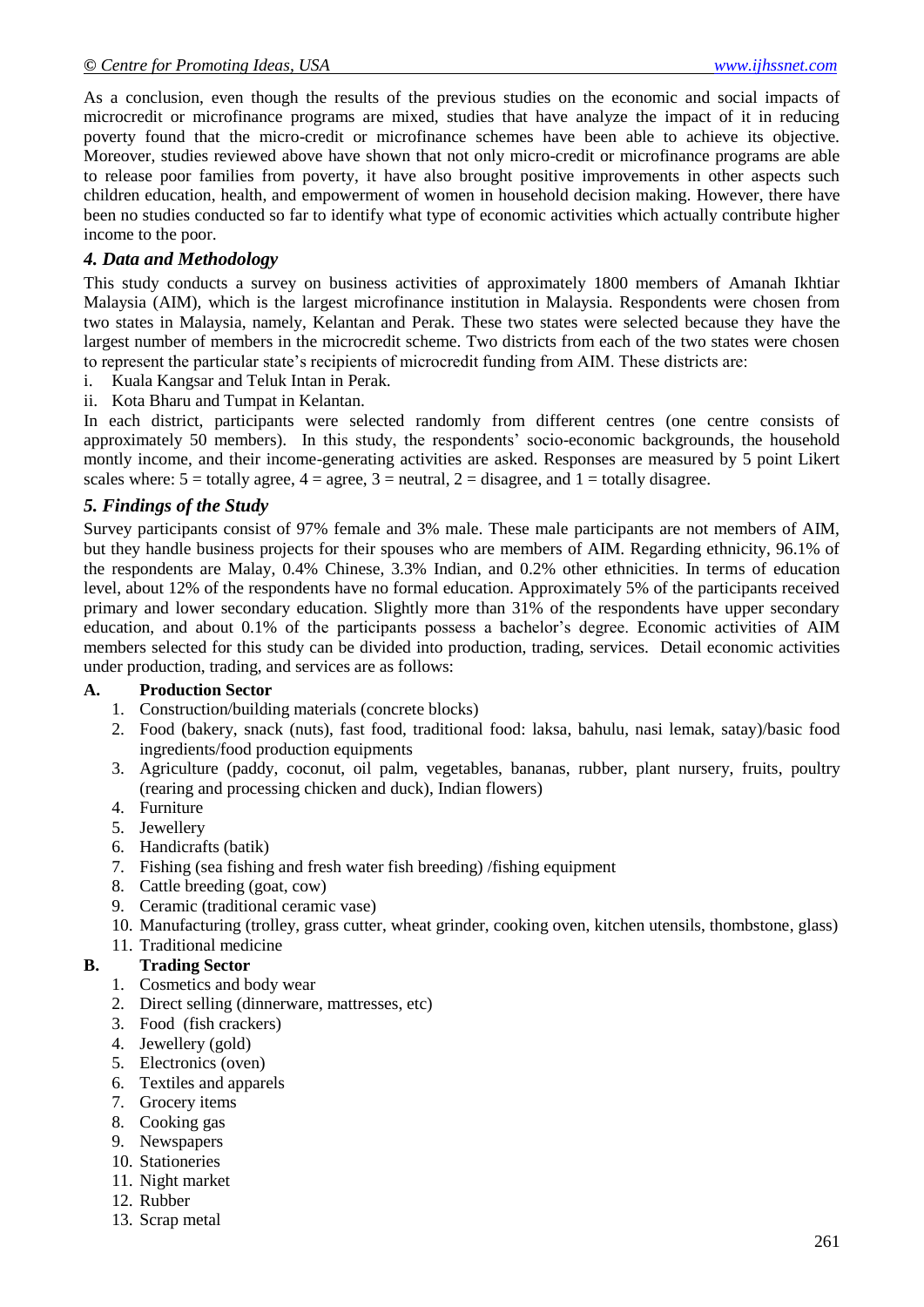- 14. Paint products
- 15. Cigarettes
- 16. Health products
- 17. Used cars
- **C. Services**
	- 1. Grass cutting
	- 2. Lorry rental
	- 3. Plumbing
	- 4. Laundry
	- 5. Car/motorcycle workshop
	- 6. Welding
	- 7. Sewing/tailoring
	- 8. Café/food stall (burger)/drink stall (sugar cane, soy bean, roselle)
	- 9. Wedding accessories rental
	- 10. Barber/hair cut service
	- 11. Traditional massage
	- 12. Babysitting
	- 13. Insurance agent
	- 14. Cyber café
	- 15. Food catering
	- 16. House construction/ house fixing/ carpenting
	- 17. Children nursery
	- 18. Recycling products
	- 19. Cobbler
	- 20. Selling pre-paid card

Table 1 shows that for production sector in Perak, AIM members engaging in construction/ building materials and cattle breeding activities obtain the highest average income of RM1,500 per month. Economic activities which result in the second and third highest income are ceramic production and traditional medicine production, with an average income of RM1,213 and RM1,000, respectively. Average income from agricultural activities is RM889 per month, but income from this sector varies from  $RM50 - 4,500$  per month depending on specific agricultural activity carried out by the AIM member. Among the highest income earning activities in agriculture are in coconut, oil palm, and fruit farming, plant nursery, and shrimp rearing. Food production can also give lucrative income depending on what type of food produced. In both Kelantan and Perak, AIM members producing traditional food and snack such as laksa, bahulu, nasi lemak, fish crackers earn around RM1,500-4,000 a month.

|                                       | Perak           |                          | Kelantan        |                          |
|---------------------------------------|-----------------|--------------------------|-----------------|--------------------------|
| Economic activities                   | of<br>Range     | Average income           | of<br>Range     | income<br>Average        |
|                                       | income (RM)     | (RM)                     | income (RM)     | (RM)                     |
| Construction/building materials       | 1,500           | 1,500                    | $300 - 2{,}000$ | 918                      |
| Food/food production equipments<br>2. | $150 - 4,000$   | 763                      | $77 - 2,400$    | 429                      |
| 3.<br>Agriculture                     | $50 - 4,500$    | 889                      | $117 - 4,000$   | 650                      |
| Fishing<br>4.                         | $200 - 2{,}000$ | 771                      | $72 - 2,200$    | 671                      |
| 5.<br>Cattle breeding                 | 1.500           | 1,500                    | $167 - 250$     | 209                      |
| Ceramic<br>6.                         | $200 - 3,600$   | 1,213                    |                 | $\overline{\phantom{0}}$ |
| Light manufacturing                   | 600             | 600                      | $1,050 - 1,250$ | 1,150                    |
| 8.<br>Traditional medicine            | $500 - 1,500$   | 1,000                    | $117 - 480$     | 345                      |
| 9.<br>Handicrafts                     |                 | $\overline{\phantom{a}}$ | $400 - 1.500$   | 689                      |
| 10. Jewellery                         | 300             | 300                      | $625 - 800$     | 708                      |
| 11. Firewoods                         | 400             | 400                      | 183             | 183                      |

**Table 1:** Production Sector

In Kelantan, AIM members engaging in light manufacturing earn highest average income of RM1,150, followed by production of construction/building materials (RM918) and jewellery (RM708). Similar to food production in Perak, income earned from food production in Kelantan varies according to the type of food produced by AIM members. It is interesting to note that cattle breeding in Kelantan does not give lucrative income as it does in Perak. It is also found that firewood production does not give high income to members involving in this activity in both Perak and Kelantan with an average income of RM400 and RM183, respectively.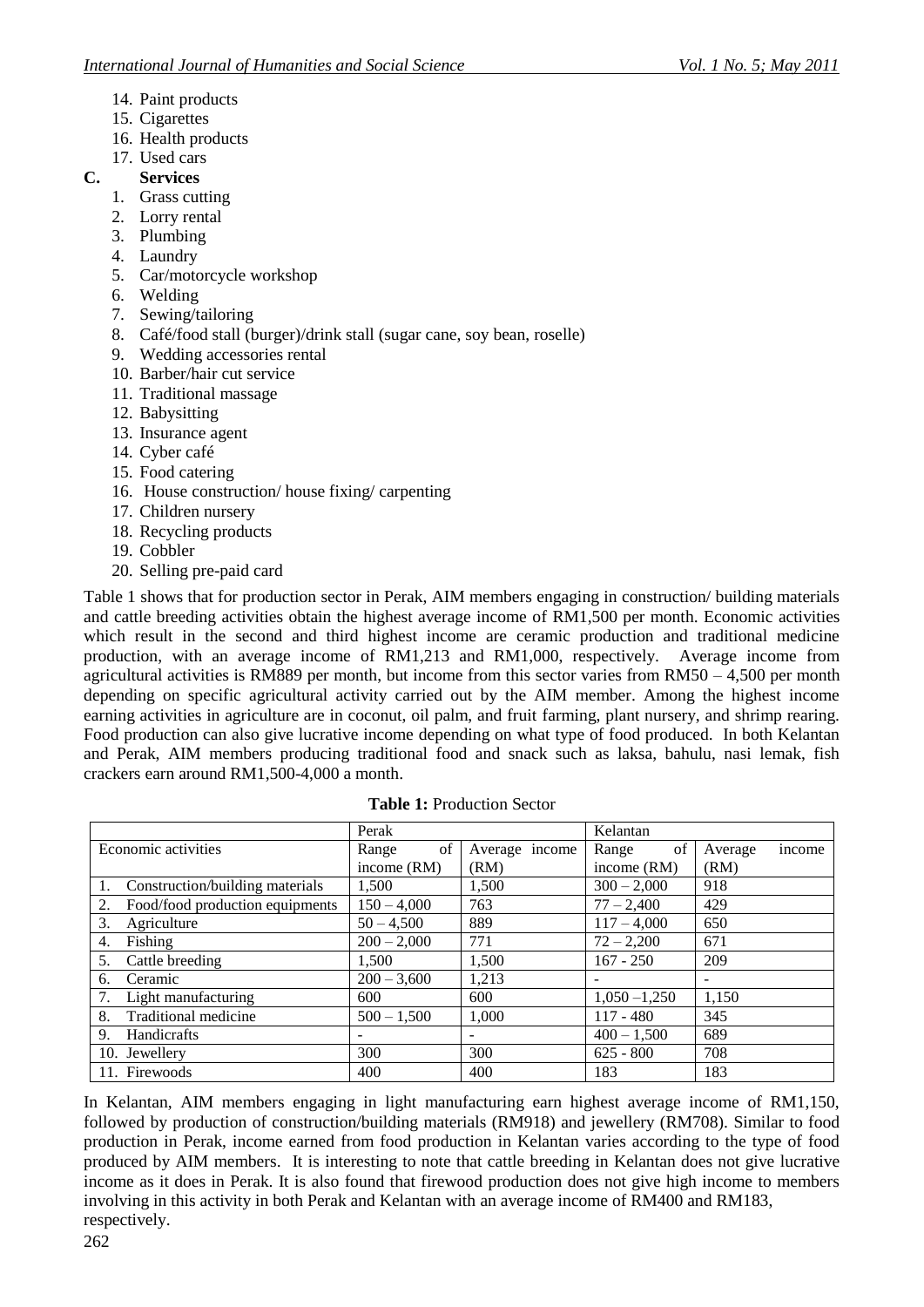|                             | Perak                        |                              | Kelantan      |                          |
|-----------------------------|------------------------------|------------------------------|---------------|--------------------------|
| Economic activities         | of<br>Range                  | income<br>Average            | of<br>Range   | Average<br>income        |
|                             | income $(RM)$                | (RM)                         | income (RM)   | (RM)                     |
| Cosmetics and body wear     | 1,780 - 1820                 | 1,800                        |               |                          |
| 2.<br>Direct selling        | $60 - 500$                   | 412                          | $64 - 2,800$  | 879                      |
| 3.<br>Food                  | $250 - 780$                  | 515                          | $800 - 2,500$ | 1,367                    |
| Textiles and apparels<br>4. | $150 - 2,600$                | 715                          | $95 - 3,000$  | 578                      |
| 5.<br>Grocery items         | $300 - 5{,}600$              | 1,380                        | $56 - 6,000$  | 865                      |
| Cooking gas<br>6.           | $240 - 9,600$                | 4,920                        |               |                          |
| 7.<br>Newspaper             | 1.500                        | 1,500                        |               | $\overline{\phantom{a}}$ |
| 8.<br><b>Stationeries</b>   | 300                          | 300                          |               |                          |
| 9.<br>Night market          | $840 - 7,000$                | 2,963                        | $140 - 2,400$ | 881                      |
| Rubber<br>10.               | 6,000                        | 6,000                        |               |                          |
| Jewellery<br>11.            |                              | $\qquad \qquad \blacksquare$ | 2,400-6,000   | 3,733                    |
| Electronics<br>12.          | $\overline{\phantom{a}}$     | $\overline{\phantom{0}}$     | $400 - 3,000$ | 1,700                    |
| 13.<br>Scrap metals         | $\qquad \qquad \blacksquare$ | $\qquad \qquad \blacksquare$ | 500           | 500                      |
| 14. Paint products          |                              | $\overline{\phantom{0}}$     | 5,000         | 5,000                    |
| 15. Cigarettes              | $\overline{\phantom{a}}$     | -                            | $166 - 780$   | 366                      |
| 16. Health products         |                              |                              | 1,700         | 1,700                    |
| 17. Used cars               |                              |                              | 3,000         | 3,000                    |

#### **Table 2:** Trading Sector

Table 2 displays the range and average income of AIM members engaging in trading sector. For members in Perak, the activity that gives high income in trading sector is rubber trading with an average income of RM6,000 a month, followed by selling cooking gas (RM4,920), selling goods at night market (RM2,963), cosmetics and body wear (RM1,800), newspaper (RM1,500), and grocery items (RM1,380). It is interesting to note that the highest income earned by a particular AIM member selling cooking gas is RM9,600. AIM members selling stationeries are found to have the lowest average income of RM300 a month in Perak.

In Kelantan, the highest income earning activity in trading sector is selling paint products with an income of RM5,000 a month. Jewellery (RM3,733) and used car (RM3,000) business are found to also provide lucrative income to AIM members. Other high income earning activities are selling health products (RM1,700), electronics (RM1,700), and food (RM1,367). AIM members engaging in jewellery business are found to have higher range of income from RM2,400 – RM6,000 compared to other trading activities. Cigarette selling business is found to be the lowest income earning activity in the trading sector with an average income of RM366 a month.

|                                  | Perak           |                          | Kelantan                 |                          |
|----------------------------------|-----------------|--------------------------|--------------------------|--------------------------|
| Economic activities              | Range of income | income<br>Average        | of<br>Range              | income<br>Average        |
|                                  | (RM)            | (RM)                     | income (RM)              | (RM)                     |
| Grass cutting<br>1.              | $200 - 400$     | 300                      |                          |                          |
| 2.<br>Lorry rental               | 1,200           | 1,200                    |                          |                          |
| Car/motorcycle workshop<br>3.    | $600 - 5,000$   | 2,067                    | $210 - 2,400$            | 669                      |
| Welding<br>4.                    | $400 - 3,000$   | 1,380                    | 364                      | 364                      |
| Sewing/tailoring<br>5.           | $100 - 3,000$   | 692                      | $160 - 2,900$            | 894                      |
| Café/food stall<br>6.            | $200 - 3,800$   | 1,070                    | $89 - 3,840$             | 783                      |
| 7.<br>Wedding accessories rental | 1.325           | 1,325                    |                          |                          |
| Barber/hair cut<br>8.            | $400 - 1,500$   | 950                      | $\overline{\phantom{a}}$ | $\overline{\phantom{a}}$ |
| 9.<br>Traditional massage        | $200 - 500$     | 350                      |                          |                          |
| Babysitting<br>10.               | $200 - 350$     | 238                      |                          |                          |
| Insurance agent<br>11.           | 800             | 800                      | $183 - 272$              | 228                      |
| 12. Cyber cafe                   | $520 - 1,500$   | 1,010                    |                          |                          |
| 13. Food catering                | 1.000           | 1,000                    | $159 - 1,800$            | 722                      |
| 14. House construction           | $50 - 8,800$    | 3,617                    | $250 - 367$              | 309                      |
| 15. Plumbing                     |                 |                          | 250                      | 250                      |
| 16. Laundry                      |                 | $\overline{\phantom{a}}$ | 500                      | 500                      |
| 17. Children nursery             |                 | $\overline{\phantom{0}}$ | 1,100                    | 1,100                    |
| 18. Recycling products           |                 |                          | 300                      | 300                      |
| 19. Cobbler                      |                 | $\overline{\phantom{a}}$ | 237                      | 237                      |
| 20. Selling pre-paid card        |                 |                          | $397 - 1,400$            | 899                      |

**Table 3:** Service Sector

Table 3 shows the results of the survey in the service sector. In Perak, AIM members engaging in house construction and related activities are found to earn the highest average income of RM3,617 a month. The highest income reported in this activity is RM8,800 a month. The second highest income earning activity in the service sector is car/motorcycle workshop with an average income of RM2,067 per month,